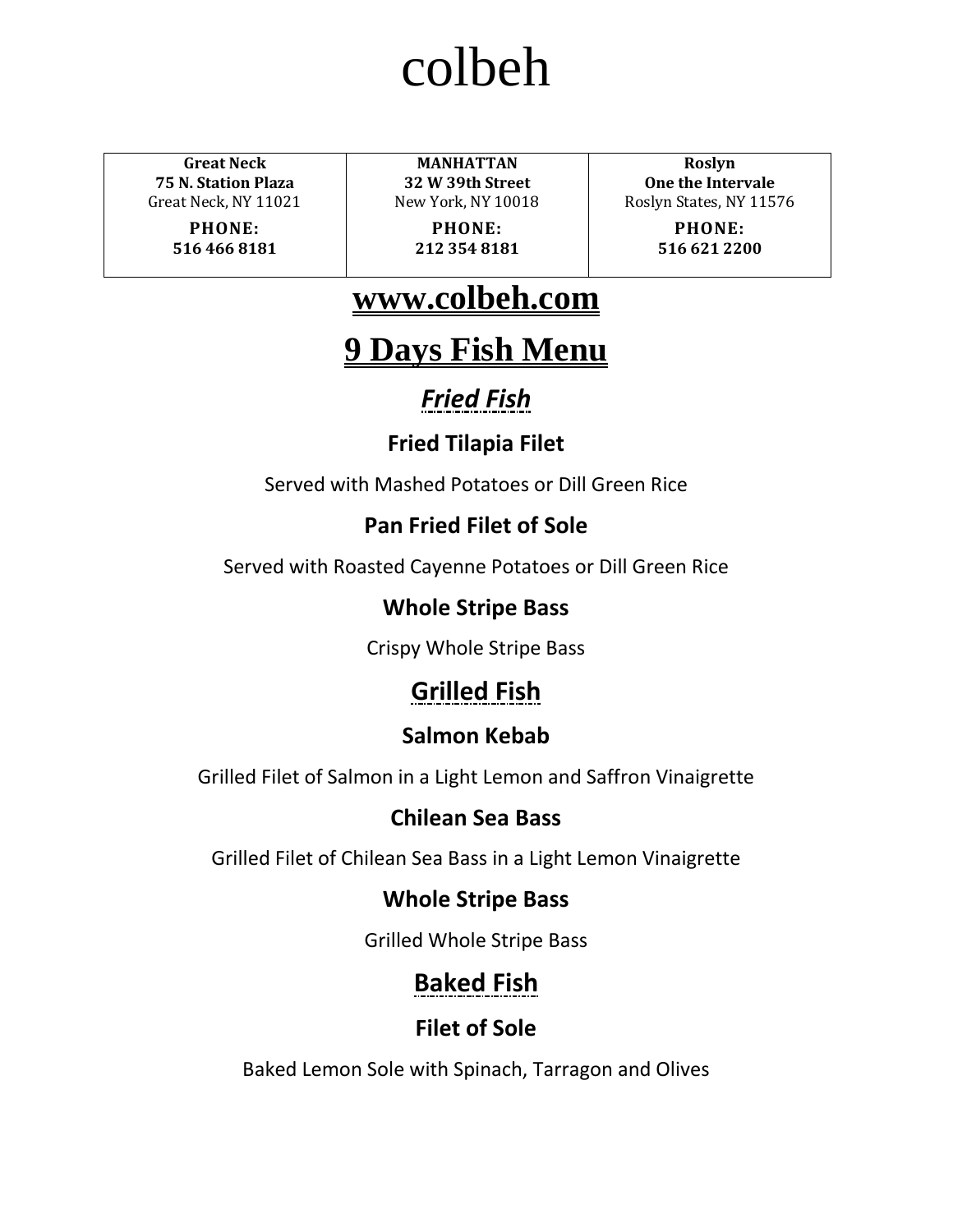## **Baked Cod**

Served with Roasted Cayenne Potatoes and Fresh Spinach

## **SALADS**

#### **Shirazi Salad**

diced tomatoes and cumbers in a lemon vinaigrette

#### **Tossed Salad**

romaine lettuce, tomatoes, green peppers band cumber

with a choice of dressing

## **Mesclun Salad**

organic mesclun greens served with poached pears,

candied walnuts, red and yellow cherry tomatoes

with a honey balsamic dressing

# **Hearts of Palm Salad**

hearts of palm, onions and tomatoes

## **Colbeh Special Salad**

baby greens, tomatoes, cumbers, onions, sliced candied almonds and avocado with lemon vinaigrette

## **Baby Spinach Salad**

baby spinach, cumbers, tomatoes, red onions, chick peas and roasted peppers in a garlic lemon dressing

**Baby Arugula Salad**